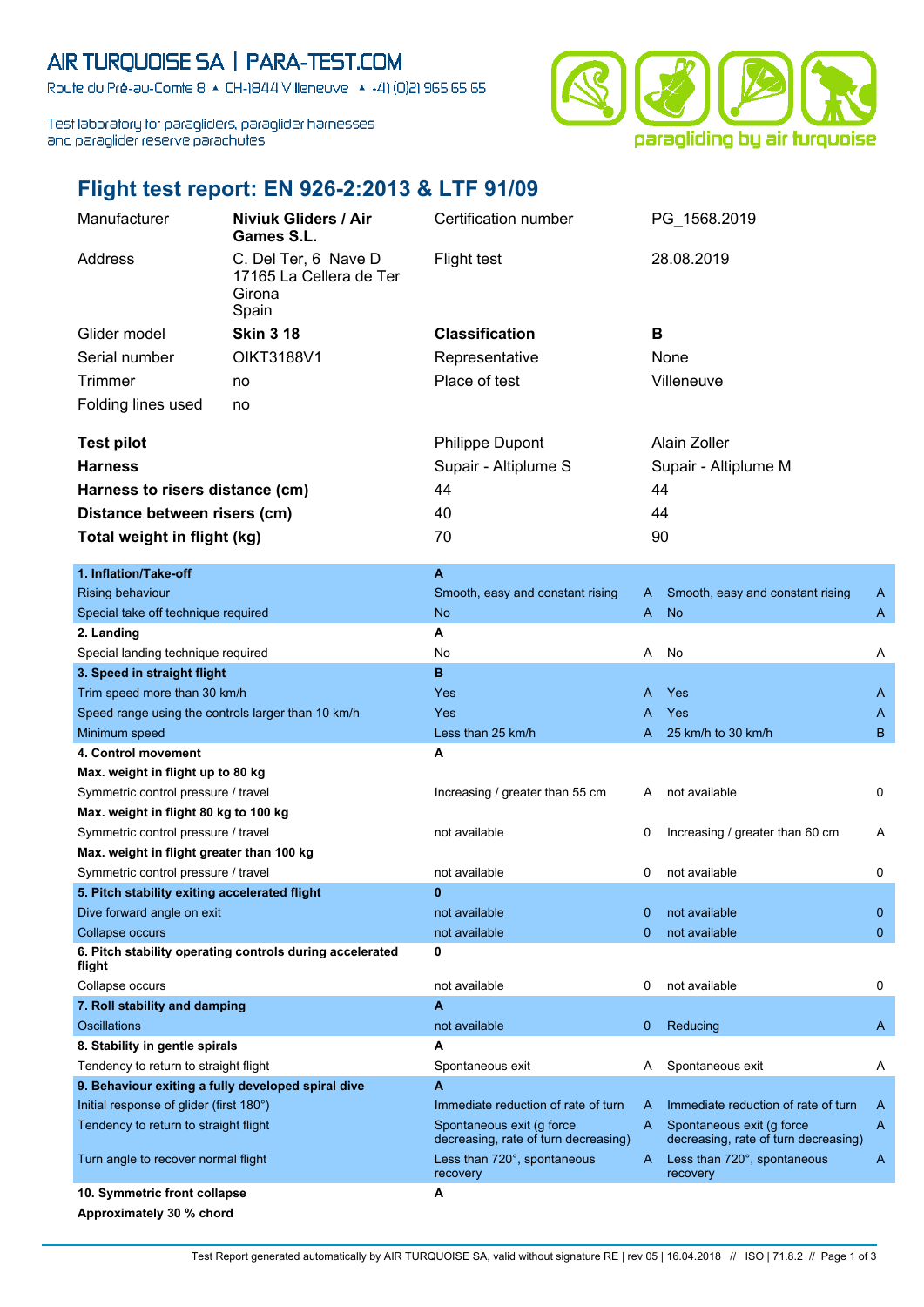| Entry                                                                       | Rocking back less than 45°                                                          | A | Rocking back less than 45°                                                          | Α |
|-----------------------------------------------------------------------------|-------------------------------------------------------------------------------------|---|-------------------------------------------------------------------------------------|---|
| Recovery                                                                    | Spontaneous in less than 3 s                                                        | A | Spontaneous in less than 3 s                                                        | Α |
| Dive forward angle on exit Change of course                                 | Dive forward 0° to 30° Keeping<br>course                                            | A | Dive forward 0° to 30° Keeping<br>course                                            | Α |
| Cascade occurs                                                              | No                                                                                  | A | No                                                                                  | A |
| Folding lines used                                                          | No                                                                                  |   | No                                                                                  |   |
| At least 50% chord                                                          |                                                                                     |   |                                                                                     |   |
| Entry                                                                       | Rocking back less than 45°                                                          | A | Rocking back less than 45°                                                          | Α |
| Recovery                                                                    | Spontaneous in less than 3 s                                                        | A | Spontaneous in less than 3 s                                                        | Α |
| Dive forward angle on exit / Change of course                               | Dive forward 0° to 30° / Keeping                                                    | A | Dive forward 0° to 30° / Keeping                                                    | Α |
|                                                                             | course                                                                              |   | course                                                                              |   |
| Cascade occurs                                                              | No                                                                                  | A | No                                                                                  | Α |
| Folding lines used                                                          | No                                                                                  |   | No                                                                                  |   |
| <b>With accelerator</b>                                                     |                                                                                     |   |                                                                                     |   |
| Entry                                                                       | not available                                                                       | 0 | not available                                                                       | 0 |
| Recovery                                                                    | not available                                                                       | 0 | not available                                                                       | 0 |
| Dive forward angle on exit / Change of course                               | not available                                                                       | 0 | not available                                                                       | 0 |
| Cascade occurs                                                              | not available                                                                       | 0 | not available                                                                       | 0 |
| Folding lines used                                                          | Not available                                                                       |   | Not available                                                                       |   |
| 11. Exiting deep stall (parachutal stall)                                   | в                                                                                   |   |                                                                                     |   |
|                                                                             | <b>Yes</b>                                                                          |   | Yes                                                                                 |   |
| Deep stall achieved                                                         |                                                                                     | A |                                                                                     | A |
| Recovery                                                                    | Spontaneous in less than 3 s                                                        | A | Spontaneous in less than 3 s                                                        | A |
| Dive forward angle on exit                                                  | Dive forward 30° to 60°                                                             | B | Dive forward 0° to 30°                                                              | A |
| Change of course                                                            | Changing course less than 45°                                                       | A | Changing course less than 45°                                                       | A |
| Cascade occurs                                                              | No                                                                                  | A | <b>No</b>                                                                           | A |
| 12. High angle of attack recovery                                           | А                                                                                   |   |                                                                                     |   |
| Recovery                                                                    | Spontaneous in less than 3 s                                                        | A | Spontaneous in less than 3 s                                                        | A |
| Cascade occurs                                                              | No                                                                                  | A | No                                                                                  | Α |
| 13. Recovery from a developed full stall                                    | B                                                                                   |   |                                                                                     |   |
| Dive forward angle on exit                                                  | Dive forward 0° to 30°                                                              | A | Dive forward 30° to 60°                                                             | B |
| Collapse                                                                    | No collapse                                                                         | A | No collapse                                                                         | Α |
| Cascade occurs (other than collapses)                                       | No                                                                                  | A | No                                                                                  | A |
| Rocking back                                                                | Less than 45°                                                                       | A | Less than $45^\circ$                                                                | A |
| Line tension                                                                | Most lines tight                                                                    | A | Most lines tight                                                                    | Α |
| 14. Asymmetric collapse                                                     | в                                                                                   |   |                                                                                     |   |
| Small asymmetric collapse                                                   |                                                                                     |   |                                                                                     |   |
| Change of course until re-inflation / Maximum dive forward or<br>roll angle | Less than 90° / Dive or roll angle<br>$0^\circ$ to 15 $^\circ$                      | A | Less than 90° / Dive or roll angle<br>$0^{\circ}$ to 15 $^{\circ}$                  | Α |
| Re-inflation behaviour                                                      | Spontaneous re-inflation                                                            | A | Spontaneous re-inflation                                                            | Α |
| Total change of course                                                      | Less than 360°                                                                      | A | Less than 360°                                                                      | Α |
| Collapse on the opposite side occurs                                        | No (or only a small number of<br>collapsed cells with a spontaneous<br>reinflation) | A | No (or only a small number of<br>collapsed cells with a spontaneous<br>reinflation) | Α |
| <b>Twist occurs</b>                                                         | No                                                                                  | A | No                                                                                  | A |
| Cascade occurs                                                              | No                                                                                  | A | No                                                                                  | Α |
| Folding lines used                                                          | No                                                                                  |   | No                                                                                  |   |
| Large asymmetric collapse                                                   |                                                                                     |   |                                                                                     |   |
| Change of course until re-inflation / Maximum dive forward or<br>roll angle | Less than 90° / Dive or roll angle<br>15 $\degree$ to 45 $\degree$                  | A | 90° to 180° / Dive or roll angle<br>15 $\degree$ to 45 $\degree$                    | В |
| Re-inflation behaviour                                                      | Spontaneous re-inflation                                                            | A | Spontaneous re-inflation                                                            | Α |
| Total change of course                                                      | Less than $360^\circ$                                                               | A | Less than $360^\circ$                                                               | Α |
| Collapse on the opposite side occurs                                        | No (or only a small number of<br>collapsed cells with a spontaneous<br>reinflation) | A | No (or only a small number of<br>collapsed cells with a spontaneous<br>reinflation) | Α |
| <b>Twist occurs</b>                                                         | No                                                                                  | A | No                                                                                  | Α |
| Cascade occurs                                                              | No                                                                                  | A | No                                                                                  | Α |
| Folding lines used                                                          | No                                                                                  |   | No                                                                                  |   |
| Small asymmetric collapse with fully activated accelerator                  |                                                                                     |   |                                                                                     |   |
| Change of course until re-inflation / Maximum dive forward or<br>roll angle | not available                                                                       | 0 | not available                                                                       | 0 |